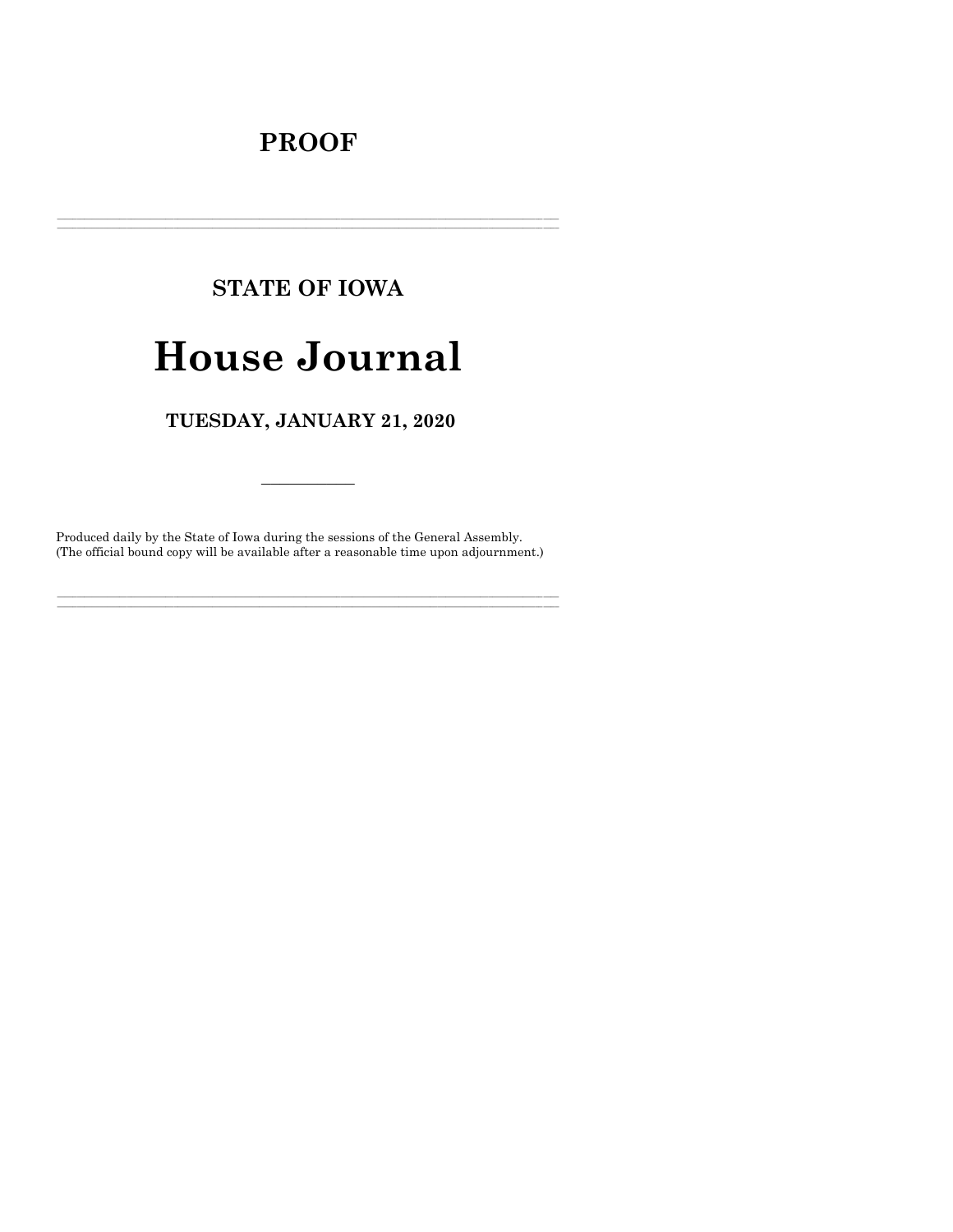### **JOURNAL OF THE HOUSE**

Ninth Calendar Day - Sixth Session Day

Hall of the House of Representatives Des Moines, Iowa, Tuesday, January 21, 2020

The House met pursuant to adjournment at 10:02 a.m., Speaker Grassley in the chair.

Prayer was offered by Pastor A.J. Potter, Pleasantville Baptist Church, Pleasantville. He was the guest of Thorup of Marion.

#### PLEDGE OF ALLEGIANCE

The Pledge of Allegiance was led by Blaine Watkins, Majority Leader's Page from Donnellson.

The Journal of Friday, January 17, 2020, was approved.

#### INTRODUCTION OF BILLS

**[House File 2045,](https://www.legis.iowa.gov/legislation/BillBook?ga=88&ba=HF2045)** by Isenhart, a bill for an act relating to acreage limitations for the production of hemp, and including effective date provisions.

Read first time and referred to committee on **Agriculture.**

**[House File 2046,](https://www.legis.iowa.gov/legislation/BillBook?ga=88&ba=HF2046)** by Kacena, a bill for an act providing for appropriations to the statewide fire and police retirement system and including effective date provisions.

Read first time and referred to committee on **Appropriations.**

**[House File 2047,](https://www.legis.iowa.gov/legislation/BillBook?ga=88&ba=HF2047)** by Mommsen, a bill for an act relating to credit transactions involving agricultural items, including by providing for warehouse drying or storage liens on crops and by establishing a central filing system relating to security interests in farm products, providing fees, and including applicability, contingent implementation, and effective date provisions.

Read first time and referred to committee on **Commerce.**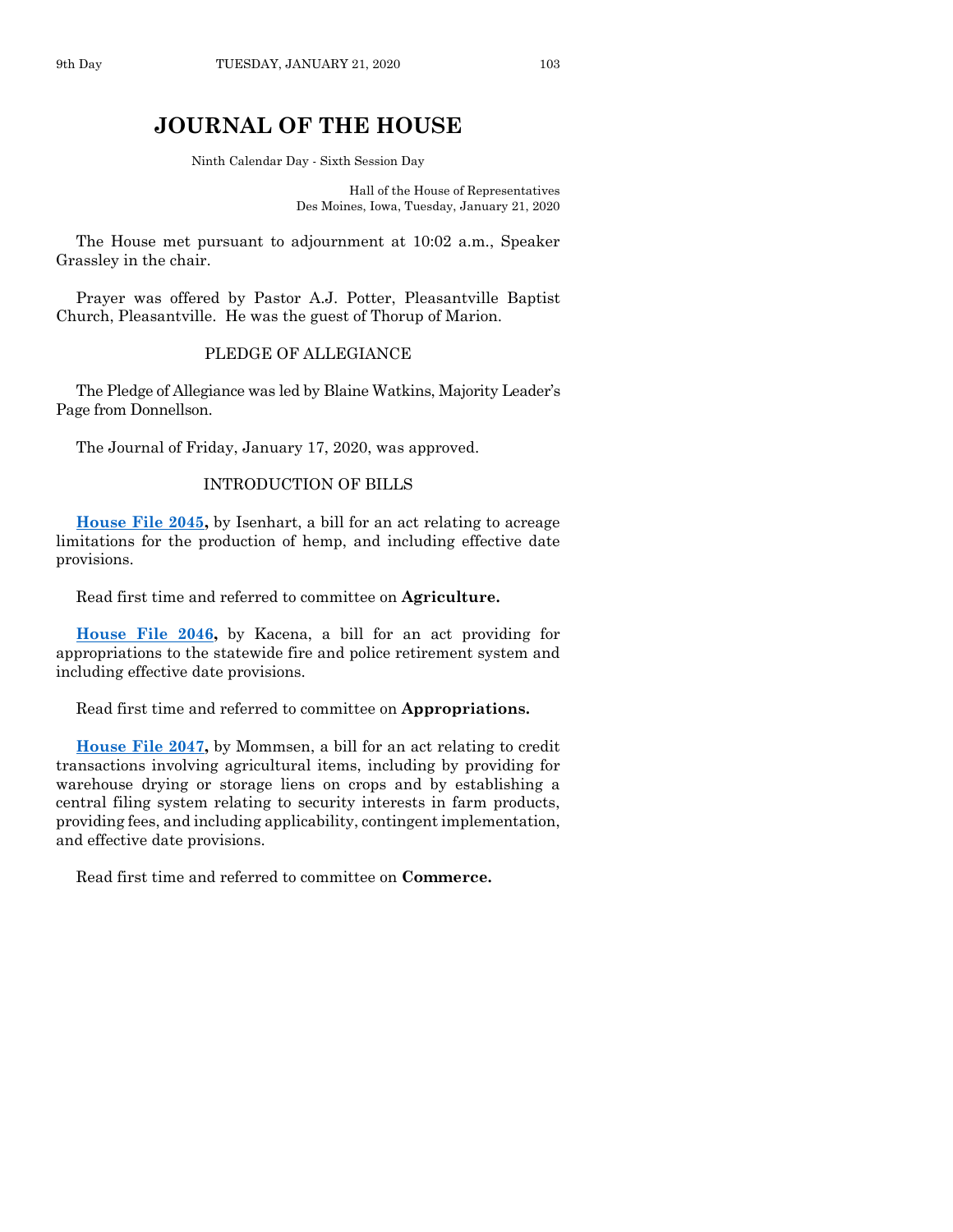**[House File 2048,](https://www.legis.iowa.gov/legislation/BillBook?ga=88&ba=HF2048)** by Brink, a bill for an act relating to the statewide preschool program by modifying provisions relating to eligibility, funding, and compulsory attendance and including applicability provisions.

Read first time and referred to committee on **Education.**

**[House File 2049,](https://www.legis.iowa.gov/legislation/BillBook?ga=88&ba=HF2049)** by Kressig, R. Smith, Gaskill, Steckman, Brown-Powers, Donahue, Williams, Staed, Anderson, A. Meyer, Thede, Kurtz, McKean, Bearinger, Mascher, B. Meyer, Wolfe, Cohoon, Forbes, Winckler, Kurth, James, Hunter, Bennett, Isenhart, Sunde, Matson, Lensing, Wessel-Kroeschell, Gaines, McConkey, Ourth, Wilburn, Running-Marquardt, Kacena, Nielsen, Ehlert, Breckenridge, and Abdul-Samad, a bill for an act requiring school employee training and protocols relating to children's mental health, requiring that suicide prevention information be included on secondary student identification cards, and including effective date and applicability provisions.

Read first time and referred to committee on **Education.**

**[House File 2050,](https://www.legis.iowa.gov/legislation/BillBook?ga=88&ba=HF2050)** by Salmon, a bill for an act relating to the rate of and authority to impose school district regular and voter-approved physical plant and equipment levies for certain school budget years.

Read first time and referred to committee on **Education.**

**[House File 2051,](https://www.legis.iowa.gov/legislation/BillBook?ga=88&ba=HF2051)** by Fry, a bill for an act relating to the Medicaid home and community-based services elderly waiver monthly budget maximum.

Read first time and referred to committee on **Human Resources.**

**[House File 2052,](https://www.legis.iowa.gov/legislation/BillBook?ga=88&ba=HF2052)** by Fry, a bill for an act relating to the medical residency training state matching grants program rural rotation requirement.

Read first time and referred to committee on **Human Resources.**

**[House File 2053,](https://www.legis.iowa.gov/legislation/BillBook?ga=88&ba=HF2053)** by Wessel-Kroeschell and James, a bill for an act relating to limitations on cost-sharing related to insurance coverage of insulin.

Read first time and referred to committee on **Human Resources.**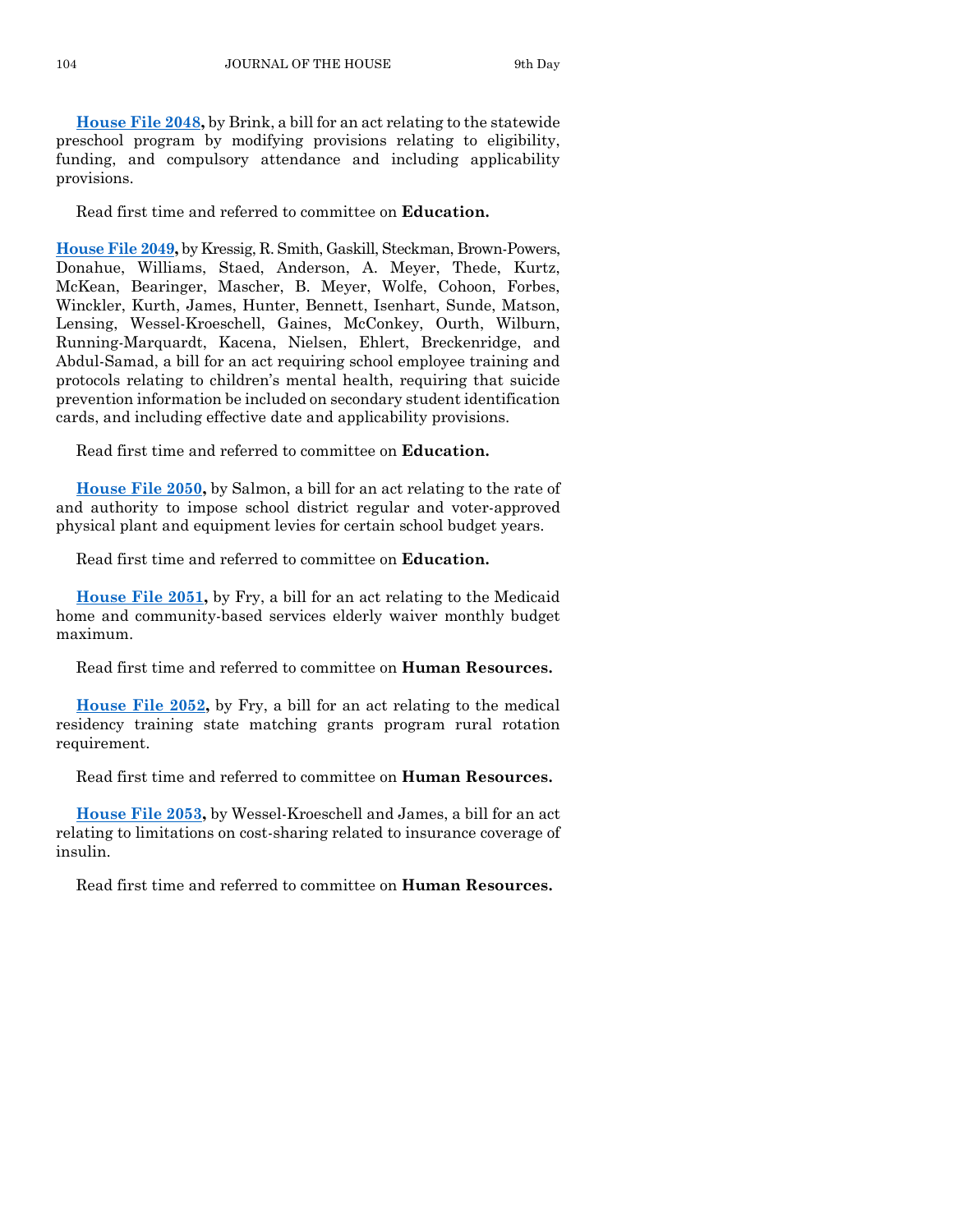**[House File 2054,](https://www.legis.iowa.gov/legislation/BillBook?ga=88&ba=HF2054)** by Fry, a bill for an act relating to the privacy of a victim of a sex offense in a criminal or civil proceeding.

Read first time and referred to committee on **Judiciary.**

**[House File 2055,](https://www.legis.iowa.gov/legislation/BillBook?ga=88&ba=HF2055)** by Jones and Hagenow, a bill for an act relating to the inclusion of the value of child restraint systems in the partial loss calculation for specified insurance settlements of first-party automobile partial losses and including applicability provisions.

Read first time and referred to committee on **Judiciary.**

**[House File 2056,](https://www.legis.iowa.gov/legislation/BillBook?ga=88&ba=HF2056)** by McKean, a bill for an act relating to the employment of county engineers.

Read first time and referred to committee on **Local Government.**

**[House File 2057,](https://www.legis.iowa.gov/legislation/BillBook?ga=88&ba=HF2057)** by Isenhart, a bill for an act creating an Iowa institute for public policy.

Read first time and referred to committee on **State Government.**

**[House File 2058,](https://www.legis.iowa.gov/legislation/BillBook?ga=88&ba=HF2058)** by Wills, a bill for an act providing for repeal of the Iowa Code over a ten-year period and procedures for legislative review and reenactment.

Read first time and referred to committee on **State Government.**

**[House File 2059,](https://www.legis.iowa.gov/legislation/BillBook?ga=88&ba=HF2059)** by Sexton and Klein, a bill for an act establishing daylight saving time as the official time in this state throughout the year.

Read first time and referred to committee on **State Government.**

**[House File 2060,](https://www.legis.iowa.gov/legislation/BillBook?ga=88&ba=HF2060)** by Salmon, a bill for an act relating to the date for an election to authorize the issuance of certain indebtedness by school districts.

Read first time and referred to committee on **State Government.**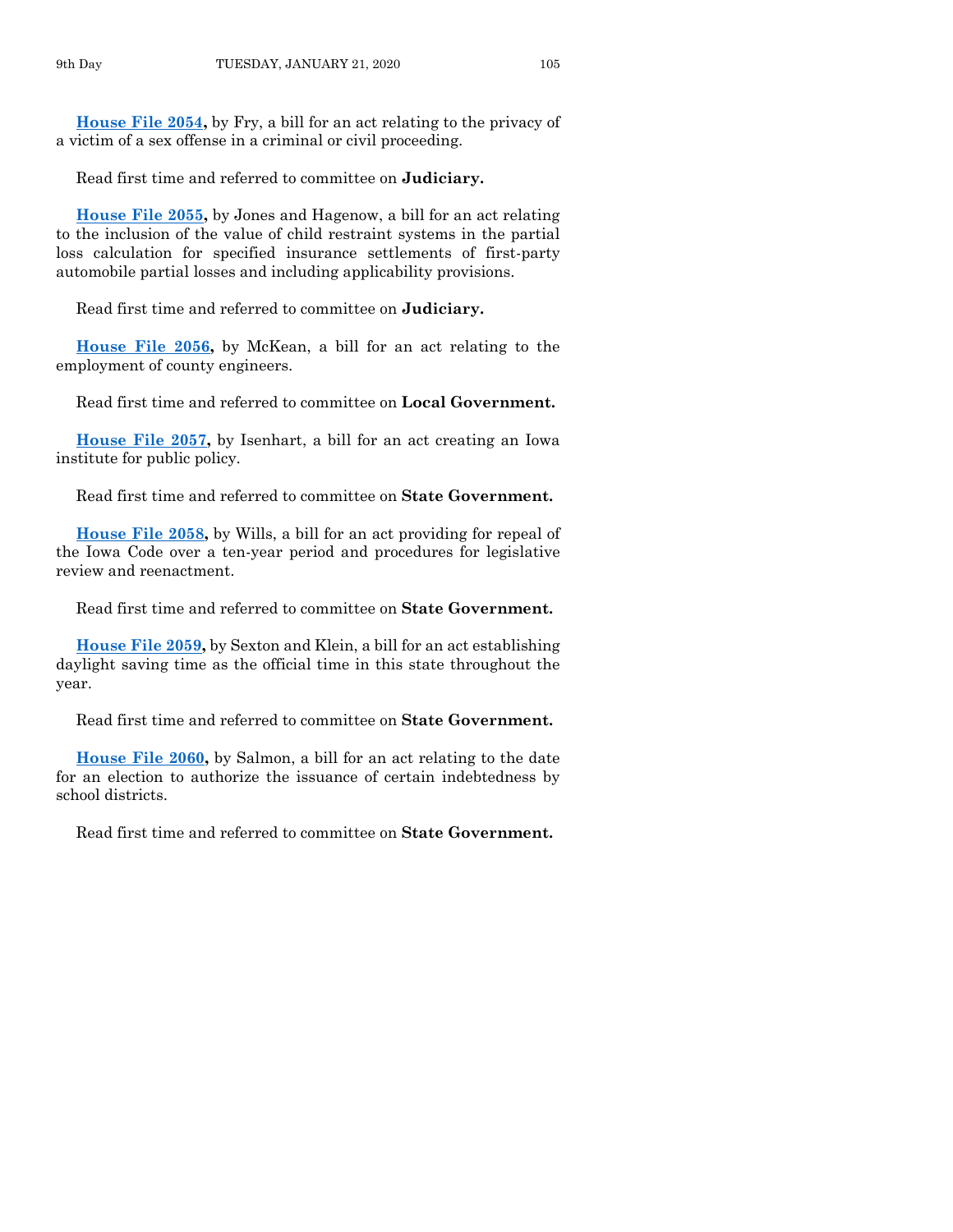**[House File 2061,](https://www.legis.iowa.gov/legislation/BillBook?ga=88&ba=HF2061)** by Isenhart, a bill for an act relating to registration fees paid for certain electric vehicles, including by altering the amounts of the registration fees, creating a tax credit for registration fees paid, and exempting customers of an electric utility who have paid registration fees from certain user or franchise fees, and including applicability provisions.

Read first time and referred to committee on **Transportation.**

**[House File 2062,](https://www.legis.iowa.gov/legislation/BillBook?ga=88&ba=HF2062)** by Bossman and Mohr, a bill for an act exempting from the sales tax the purchase price of specified digital products sold to a nonprofit food bank or blood center.

Read first time and referred to committee on **Ways and Means.**

On motion by Windschitl of Harrison, the House was recessed at 10:10 a.m., until the conclusion of the 2:00 p.m. committee block.

#### AFTERNOON SESSION

The House reconvened at 3:19 p.m., Speaker Grassley in the chair.

#### INTRODUCTION OF BILLS

**[House File 2063,](https://www.legis.iowa.gov/legislation/BillBook?ga=88&ba=HF2063)** by Brink, a bill for an act relating to requirements for and restrictions on special minor's driver's licenses, and making penalties applicable.

Read first time and referred to committee on **Agriculture.**

**[House File 2064,](https://www.legis.iowa.gov/legislation/BillBook?ga=88&ba=HF2064)** by Mascher, a bill for an act appropriating moneys for counties to encourage participation in the federal decennial census and including effective date provisions.

Read first time and referred to committee on **Appropriations.**

**[House File 2065,](https://www.legis.iowa.gov/legislation/BillBook?ga=88&ba=HF2065)** by Brink, Kerr, Maxwell, Thorup, Wills, Bacon, Mitchell, Paustian, Baxter, Sexton, Kaufmann, Huseman, Dolecheck, Sorensen, Thompson, Jeneary, Gerhold, Osmundson, Hite, Klein, Gustafson, Shipley, Best, Carlson, Moore, Bloomingdale, and A. Meyer, a bill for an act relating to certain tax credits and assistance awarded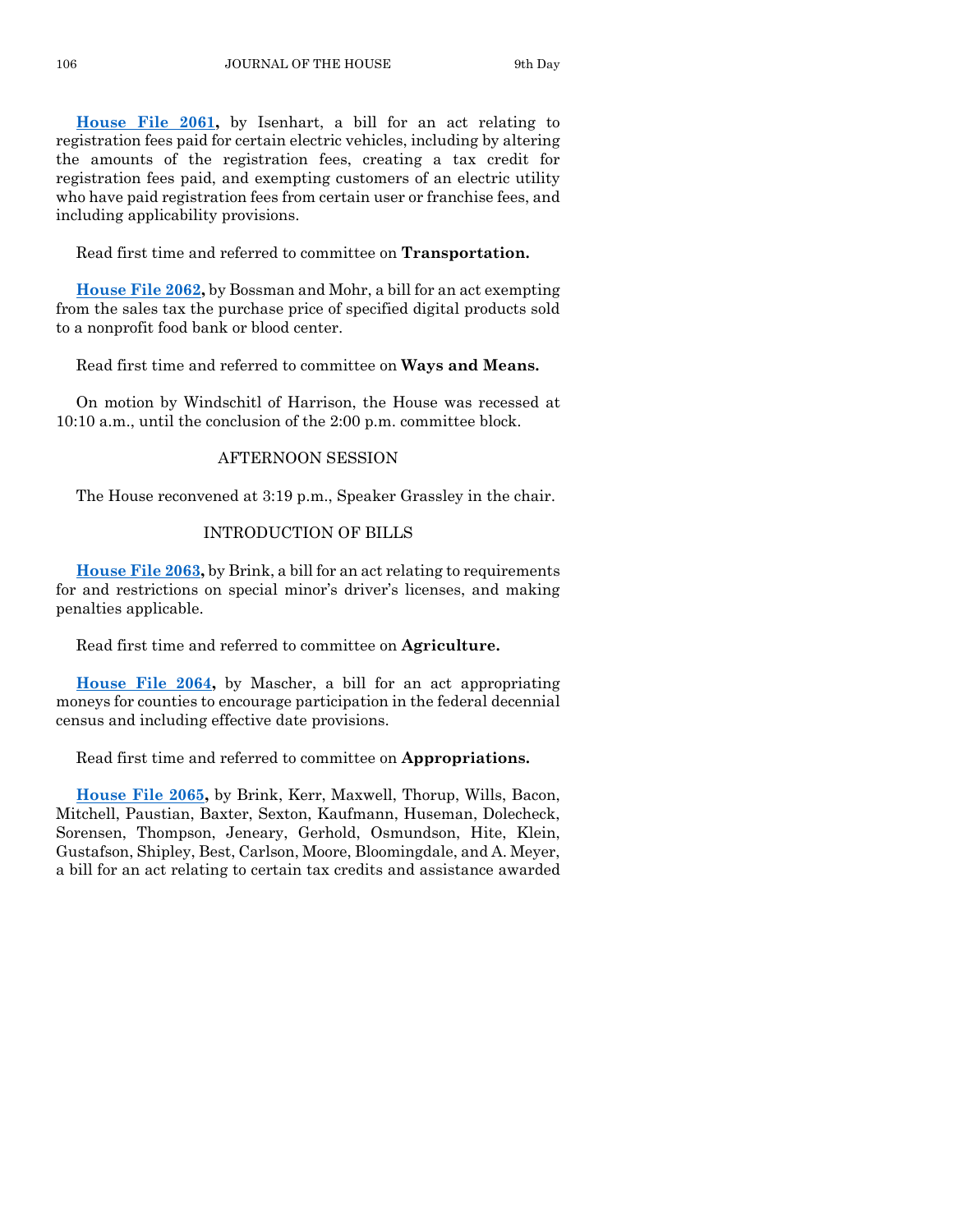by the economic development authority under the high quality jobs program to eligible businesses, including those in rural communities, and including effective date provisions.

Read first time and referred to committee on **Economic Growth.**

**[House File 2066,](https://www.legis.iowa.gov/legislation/BillBook?ga=88&ba=HF2066)** by Brink, a bill for an act relating to the licensure of ambulatory surgical centers, providing for fees to be considered repayment receipts, and providing penalties.

Read first time and referred to committee on **Human Resources.**

**[House File 2067,](https://www.legis.iowa.gov/legislation/BillBook?ga=88&ba=HF2067)** by A. Meyer, Brink, Lundgren, Bossman, and Fry, a bill for an act relating to child care reimbursement rates under the state child care assistance program.

Read first time and referred to committee on **Human Resources.**

**[House File 2068,](https://www.legis.iowa.gov/legislation/BillBook?ga=88&ba=HF2068)** by Hite, a bill for an act relating to the modification of sex offender registry requirements.

Read first time and referred to committee on **Judiciary.**

**[House File 2069,](https://www.legis.iowa.gov/legislation/BillBook?ga=88&ba=HF2069)** by Steckman, Staed, McKean, Bearinger, Kurtz, Hunter, Ehlert, Donahue, Wolfe, B. Meyer, Wilburn, Anderson, Mascher, Kurth, and Derry, a bill for an act establishing a process for voter approval of a proposition to require a township to provide emergency medical service.

Read first time and referred to committee on **State Government.**

**[House File 2070,](https://www.legis.iowa.gov/legislation/BillBook?ga=88&ba=HF2070)** by Mitchell, a bill for an act providing for the nonpartisan election and nomination by county primary election of county officers.

Read first time and referred to committee on **State Government.**

**[House File 2071,](https://www.legis.iowa.gov/legislation/BillBook?ga=88&ba=HF2071)** by Bacon, a bill for an act prohibiting the overnight parking of motor vehicles displaying certain advertisements in publicly owned park-and-ride lots, and providing penalties.

Read first time and referred to committee on **Transportation.**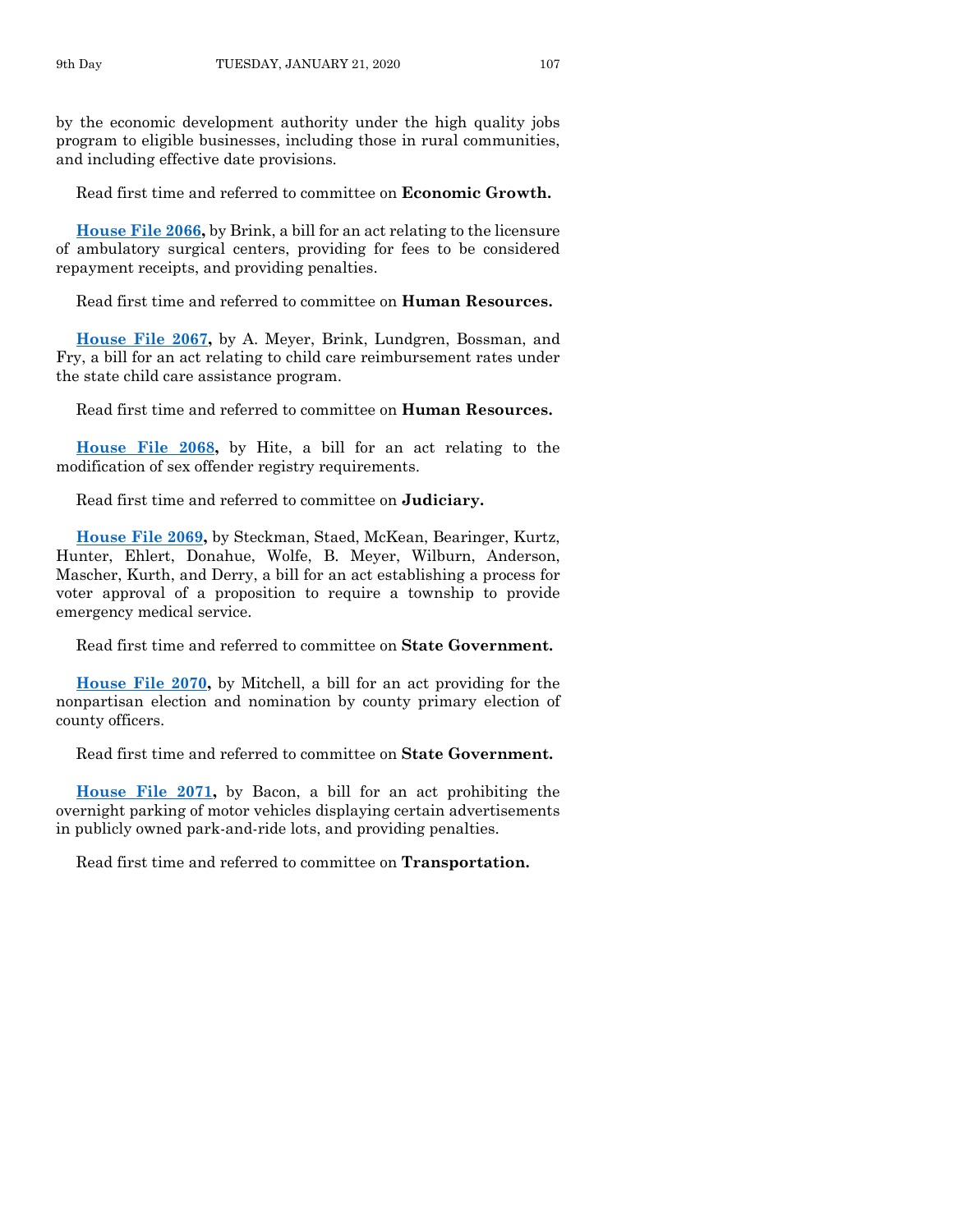#### REREFERRED

The Speaker announced that [House File 2039,](https://www.legis.iowa.gov/legislation/BillBook?ga=88&ba=HF2039) previously referred to committee on **Transportation** was rereferred to committee on **Judiciary.**

#### STUDY BILL COMMITTEE ASSIGNMENTS

#### **[H.S.B. 528](https://www.legis.iowa.gov/legislation/BillBook?ga=88&ba=HSB528) Judiciary**

Relating to the criminal offenses of theft in the third degree and robbery in the first degree and making penalties applicable.

#### **[H.S.B. 529](https://www.legis.iowa.gov/legislation/BillBook?ga=88&ba=HSB529) Judiciary**

Relating to the resignations of registered agents serving certain business entities.

#### **[H.S.B. 530](https://www.legis.iowa.gov/legislation/BillBook?ga=88&ba=HSB530) Agriculture**

Exempting certain farmers and hired help operating a truck tractor from the requirement to be licensed as a chauffeur.

#### **[H.S.B. 531](https://www.legis.iowa.gov/legislation/BillBook?ga=88&ba=HSB531) Agriculture**

Regarding driving privileges of persons issued a special minor's driver's license who reside or are employed on a farm, and making penalties applicable.

#### **[H.S.B. 532](https://www.legis.iowa.gov/legislation/BillBook?ga=88&ba=HSB532) Human Resources**

Relating to controlled substances, including information collection and reporting requirements under the Iowa prescription monitoring program.

#### **[H.S.B. 533](https://www.legis.iowa.gov/legislation/BillBook?ga=88&ba=HSB533) Human Resources**

Relating to the practice of pharmacy, and providing for a repeal.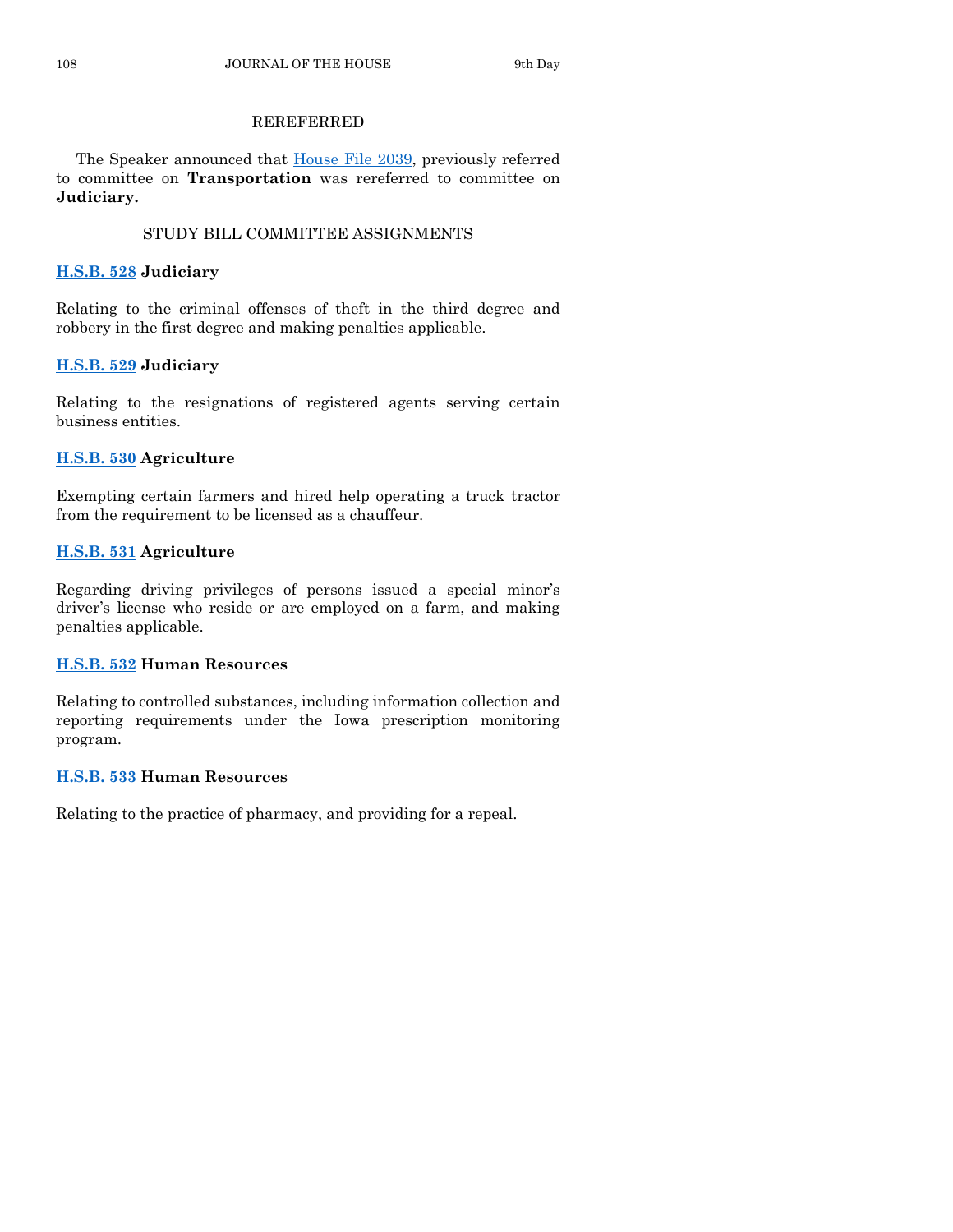#### **[H.S.B. 534](https://www.legis.iowa.gov/legislation/BillBook?ga=88&ba=HSB534) Human Resources**

Relating to the definition of young adult for purposes of participation in the preparation for adult living program.

#### SUBCOMMITTEE ASSIGNMENTS

#### **[House File 12](https://www.legis.iowa.gov/legislation/BillBook?ga=88&ba=HF12) Reassigned**

Ways and Means: Hagenow, Chair; Hein and Jacoby.

#### **[House File 20](https://www.legis.iowa.gov/legislation/BillBook?ga=88&ba=HF20) Reassigned**

Ways and Means: Hagenow, Chair; Hein and Jacoby.

#### **[House File 42](https://www.legis.iowa.gov/legislation/BillBook?ga=88&ba=HF42) Reassigned**

Ways and Means: Hagenow, Chair; Hein and Jacoby.

#### **[House File 119](https://www.legis.iowa.gov/legislation/BillBook?ga=88&ba=HF119) Reassigned**

Ways and Means: Hagenow, Chair; Hein and Jacoby.

#### **[House File 170](https://www.legis.iowa.gov/legislation/BillBook?ga=88&ba=HF170) Reassigned**

Ways and Means: Hagenow, Chair; Hein and Jacoby.

#### **[House File 515](https://www.legis.iowa.gov/legislation/BillBook?ga=88&ba=HF515)**

Public Safety: Fisher, Chair; Jeneary and Olson.

#### **[House File 530](https://www.legis.iowa.gov/legislation/BillBook?ga=88&ba=HF530)**

Natural Resources: Baxter, Chair; Breckenridge and Osmundson.

#### **[House File 658](https://www.legis.iowa.gov/legislation/BillBook?ga=88&ba=HF658)**

Public Safety: Worthan, Chair; Kacena and Paustian.

#### **[House File 717](https://www.legis.iowa.gov/legislation/BillBook?ga=88&ba=HF717)**

Public Safety: Thorup, Chair; Kurth and Salmon.

#### **[House File 2005](https://www.legis.iowa.gov/legislation/BillBook?ga=88&ba=HF2005)**

Ways and Means: Kaufmann, Chair; Jacoby and Jones.

#### **[House File 2008](https://www.legis.iowa.gov/legislation/BillBook?ga=88&ba=HF2008)**

Human Resources: Moore, Chair; Anderson and Bergan.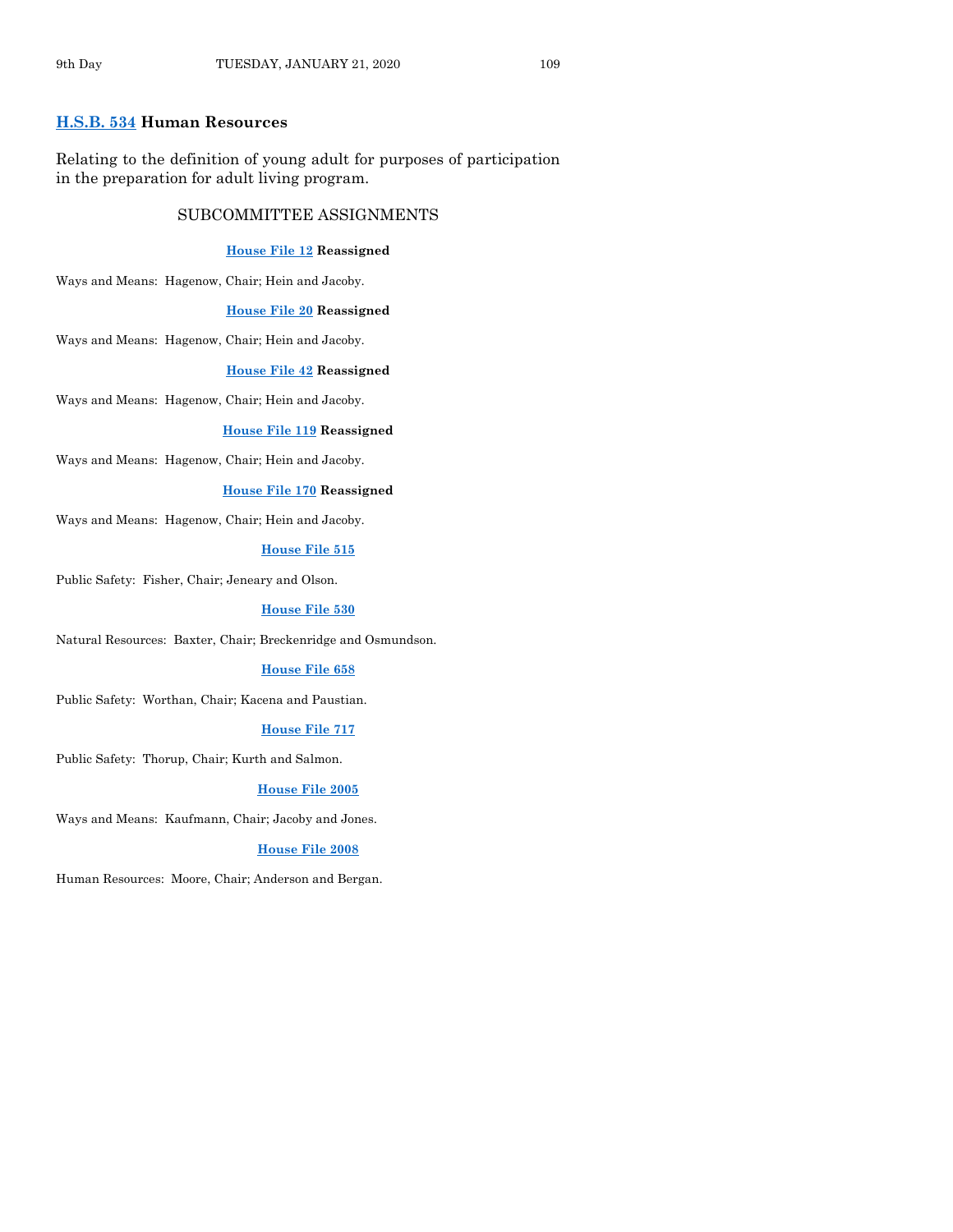#### **[House File 2023](https://www.legis.iowa.gov/legislation/BillBook?ga=88&ba=HF2023)**

Commerce: Lohse, Chair; Mitchell and Williams.

#### **[House File 2026](https://www.legis.iowa.gov/legislation/BillBook?ga=88&ba=HF2026)**

Human Resources: Brink, Chair; Moore and Wilburn.

#### **[House File 2031](https://www.legis.iowa.gov/legislation/BillBook?ga=88&ba=HF2031)**

Human Resources: Brink, Chair; Best and Brown-Powers.

#### **[House File 2051](https://www.legis.iowa.gov/legislation/BillBook?ga=88&ba=HF2051)**

Human Resources: Osmundson, Chair; Derry and Salmon.

#### **[House File 2052](https://www.legis.iowa.gov/legislation/BillBook?ga=88&ba=HF2052)**

Human Resources: Fry, Chair; Anderson and Moore.

#### **[House File 2062](https://www.legis.iowa.gov/legislation/BillBook?ga=88&ba=HF2062)**

Ways and Means: Hein, Chair; Hagenow and Jacoby.

#### STUDY BILL SUBCOMMITTEE ASSIGNMENTS

#### **[House Study Bill 502](https://www.legis.iowa.gov/legislation/BillBook?ga=88&ba=HSB502)**

State Government: Sexton, Chair; Bossman and Cohoon.

#### **[House Study Bill 503](https://www.legis.iowa.gov/legislation/BillBook?ga=88&ba=HSB503)**

State Government: Sorensen, Chair; Jacobsen and Lensing.

#### **[House Study Bill 504](https://www.legis.iowa.gov/legislation/BillBook?ga=88&ba=HSB504)**

State Government: Sorensen, Chair; Bloomingdale and Lensing.

#### **[House Study Bill 505](https://www.legis.iowa.gov/legislation/BillBook?ga=88&ba=HSB505)**

State Government: Sorensen, Chair; Bloomingdale and Lensing.

#### **[House Study Bill 506](https://www.legis.iowa.gov/legislation/BillBook?ga=88&ba=HSB506)**

State Government: Sorensen, Chair; Bloomingdale and Lensing.

#### **[House Study Bill 507](https://www.legis.iowa.gov/legislation/BillBook?ga=88&ba=HSB507)**

State Government: Bossman, Chair; Derry, Lensing, Moore and Sexton.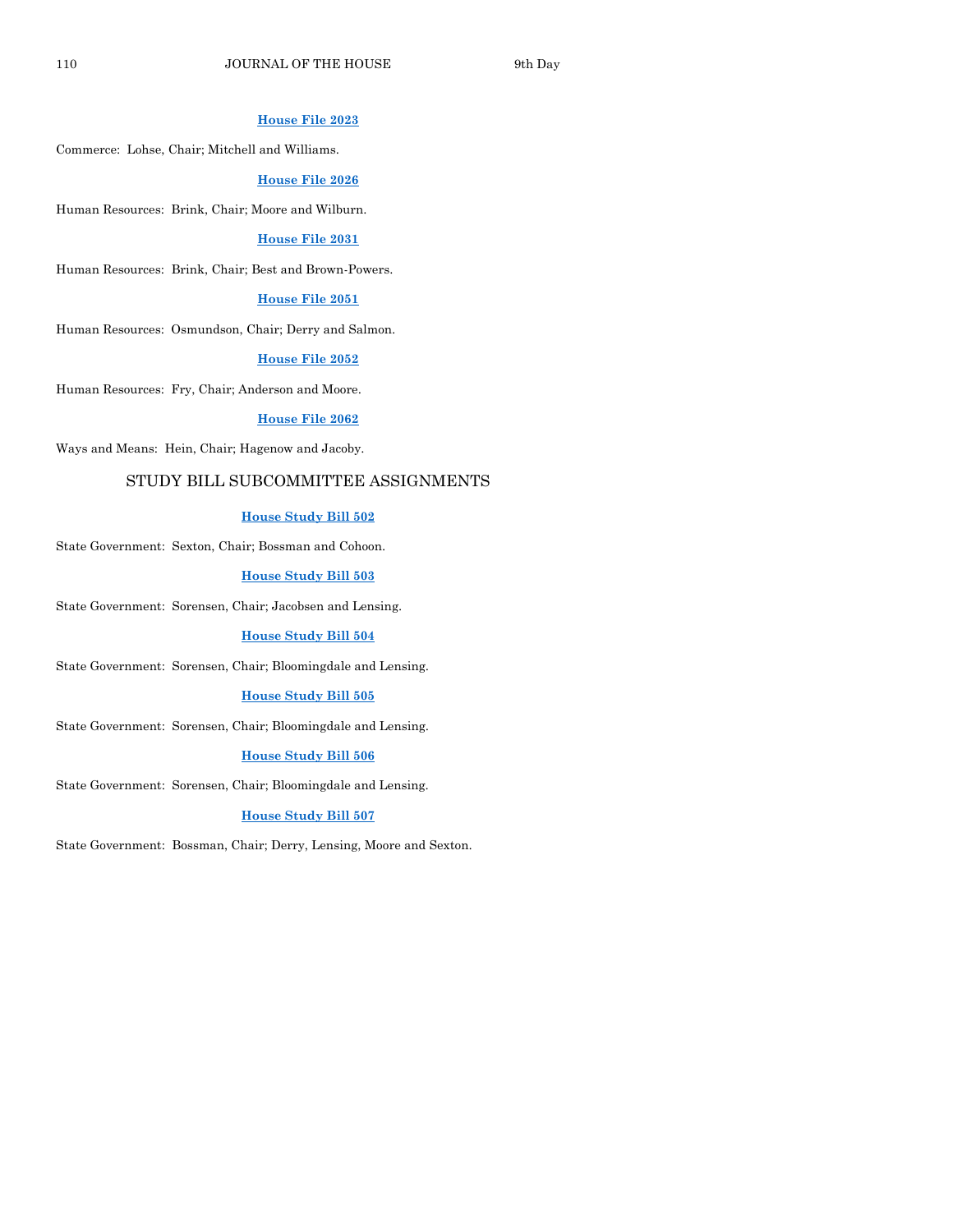#### **[House Study Bill 508](https://www.legis.iowa.gov/legislation/BillBook?ga=88&ba=HSB508)**

State Government: Kaufmann, Chair; Anderson and Thompson.

#### **[House Study Bill 509](https://www.legis.iowa.gov/legislation/BillBook?ga=88&ba=HSB509)**

State Government: Thompson, Chair; Bloomingdale, Kaufmann, Nielsen and Steckman.

#### **[House Study Bill 510](https://www.legis.iowa.gov/legislation/BillBook?ga=88&ba=HSB510)**

State Government: Lundgren, Chair; Bacon and Hunter.

#### **[House Study Bill 511](https://www.legis.iowa.gov/legislation/BillBook?ga=88&ba=HSB511)**

State Government: Moore, Chair; Donahue and Mitchell.

#### **[House Study Bill 512](https://www.legis.iowa.gov/legislation/BillBook?ga=88&ba=HSB512)**

State Government: Mitchell, Chair; Cohoon and Lundgren.

#### **[House Study Bill 513](https://www.legis.iowa.gov/legislation/BillBook?ga=88&ba=HSB513)**

Commerce: Lohse, Chair; Jacobsen and B. Meyer.

#### **[House Study Bill 514](https://www.legis.iowa.gov/legislation/BillBook?ga=88&ba=HSB514)**

Commerce: Mohr, Chair; Kressig and Wills.

#### **[House Study Bill 515](https://www.legis.iowa.gov/legislation/BillBook?ga=88&ba=HSB515)**

Commerce: Jacobsen, Chair; Judge and Lohse.

#### **[House Study Bill 516](https://www.legis.iowa.gov/legislation/BillBook?ga=88&ba=HSB516)**

Commerce: Sorensen, Chair; Lohse and McConkey.

#### **[House Study Bill 517](https://www.legis.iowa.gov/legislation/BillBook?ga=88&ba=HSB517)**

Commerce: Bloomingdale, Chair; Lundgren and Williams.

#### **[House Study Bill 518](https://www.legis.iowa.gov/legislation/BillBook?ga=88&ba=HSB518)**

Judiciary: Klein, Chair; Kaufmann and Wessel-Kroeschell.

#### **[House Study Bill 520](https://www.legis.iowa.gov/legislation/BillBook?ga=88&ba=HSB520)**

State Government: Deyoe, Chair; Sexton and Steckman.

#### **[House Study Bill 521](https://www.legis.iowa.gov/legislation/BillBook?ga=88&ba=HSB521)**

State Government: Lensing, Chair; Bacon and Deyoe.